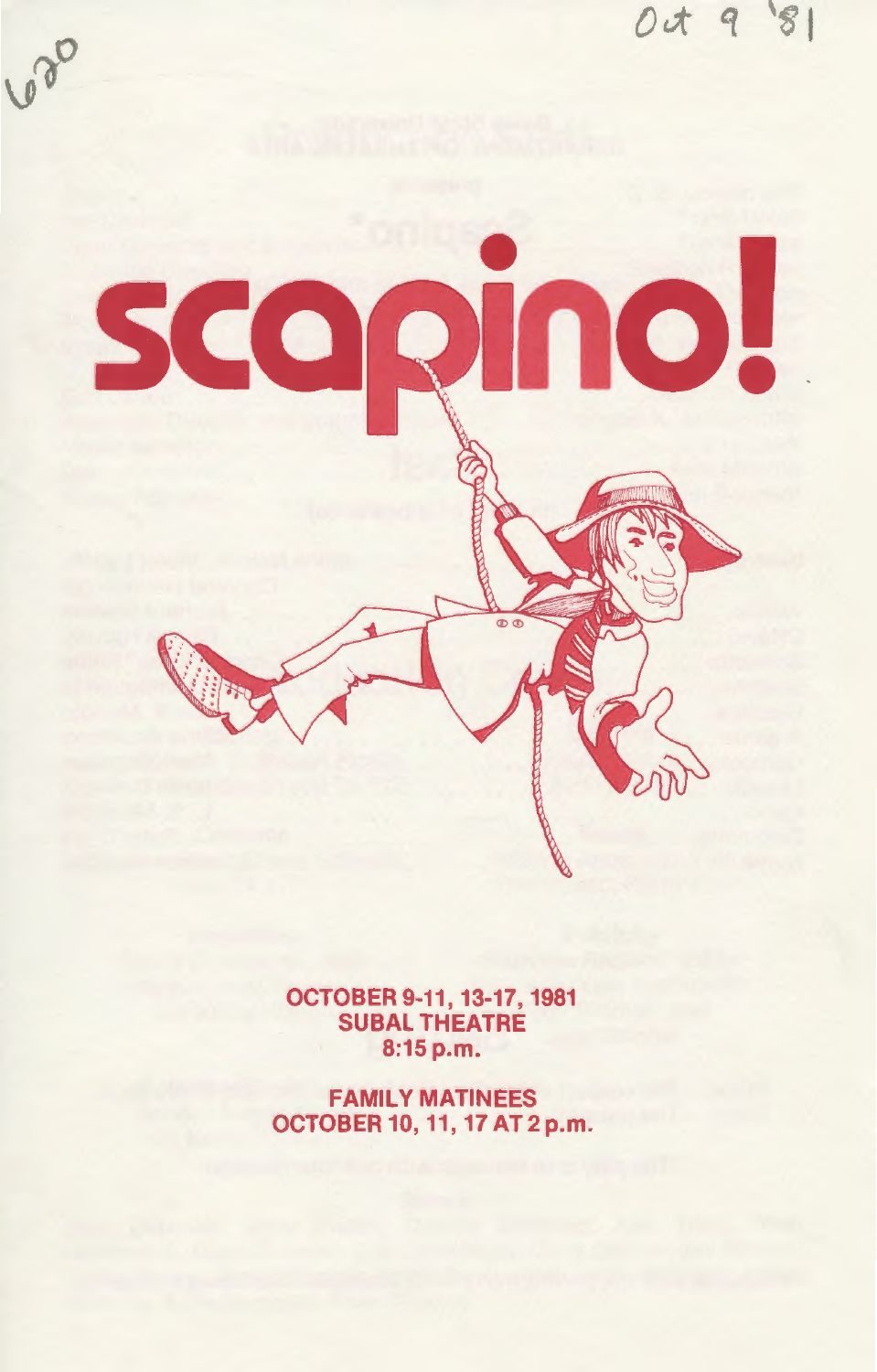**Boise State University DEPARTMENT OF THEATRE ARTS** 

**presents** 



adapted by Frank Dunlop and Jim Dale from Moliere's "Les Fourberies de Scapin"

### **Cast**

(in order of appearance)

| Waitresses Jeana Nelson, Violet Lynch, | <b>Chrystal Heimberger</b> |
|----------------------------------------|----------------------------|
|                                        |                            |
|                                        |                            |
|                                        |                            |
|                                        |                            |
|                                        |                            |
|                                        |                            |
|                                        |                            |
|                                        |                            |
|                                        |                            |
|                                        |                            |
|                                        |                            |

# **Setting**

Place: The seaport of Naples, a cafe bar at the side of the dock. Time: The present.

The play is in two acts with one intermission.

\*Produced with the permission of The Dramatic Publishing Company.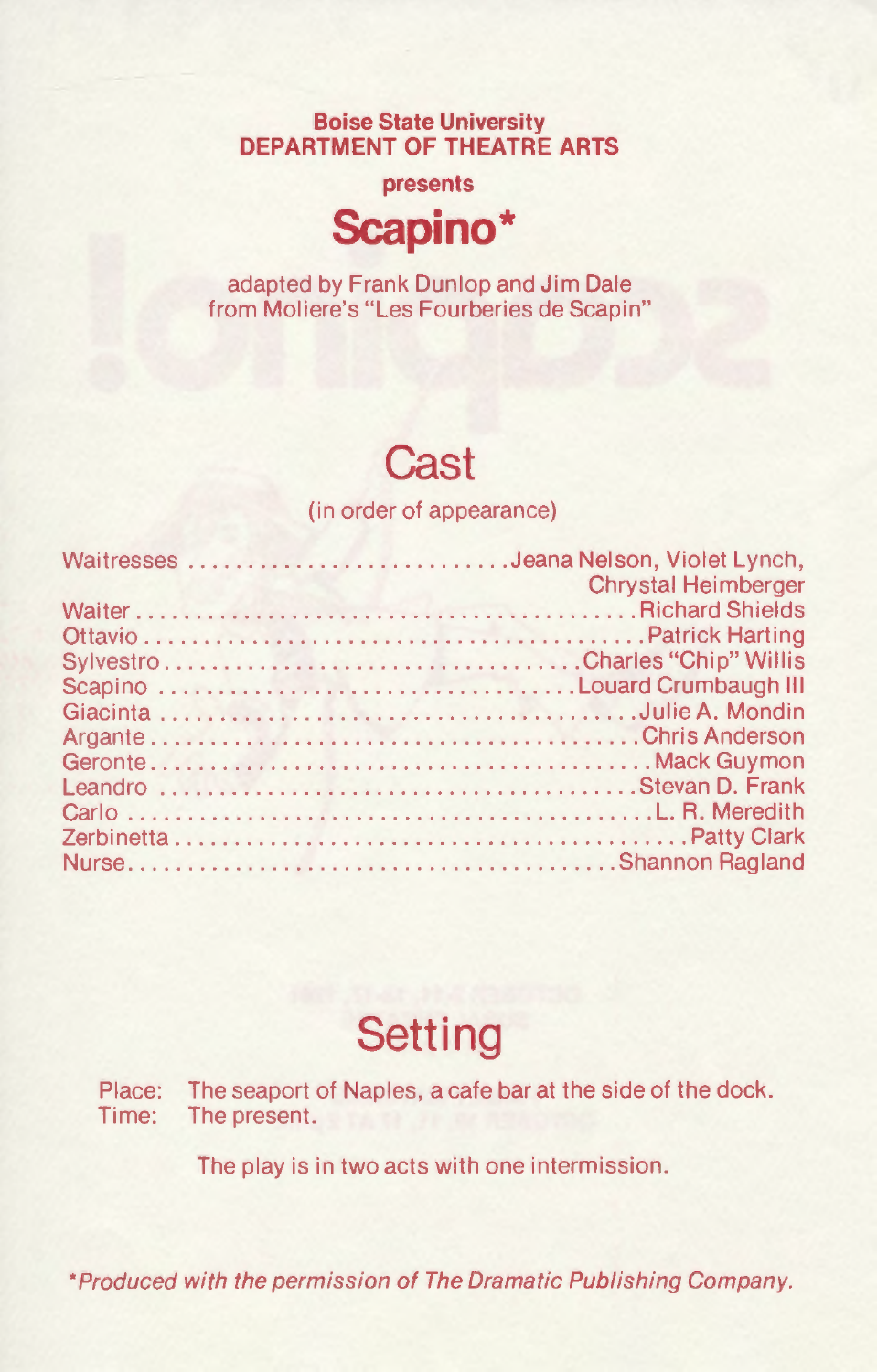### **Production Staff**

| Light Designer and Supervisor Frank Heise                  |  |
|------------------------------------------------------------|--|
|                                                            |  |
|                                                            |  |
|                                                            |  |
| Publicity Director and Assistant R. E. Ericson and         |  |
|                                                            |  |
|                                                            |  |
| Assistant Director and Stage Manager Douglas K. McGlochlin |  |
|                                                            |  |
|                                                            |  |
|                                                            |  |
|                                                            |  |

### **Production Crews**

**Setting** 

Judy Pittman, G. Robert Fields, Louard Crumbaugh and TA 117

#### **Costume**

Marianne Paul, Cheryl Schwab, and TA<sub>117</sub>

#### **Properties**

Sandy Cavanaugh, Beth Perdue, Paul Rogers, and Kathy Waugh

**Lobby Display**  Kendall Bagnard and P. Kathy Robran

#### **Lighting**  Paula Tabbut John Brown

#### **Sound**

Roberta Anderson, Yuki Hashimoto, Kathy Gill

#### **Publicity**

Shannon Ragland, Eddie Williams, Yuki Hashimoto, Judy Pittman, and Julie Mondin

#### **Ushers**

Dave DeNinno, Jerry Fields, Debbie DeNinno, Kim Treas, Yuki Hashimoto, Guen Omeron, Lisa Terwilleger, Chris Owens, Jay Pickett, Kathy Waugh, Beth Valanche, Brian Zimmerman, Holly Bahnard, Linda Watkins, Billie Boyinger, Pam Shrader